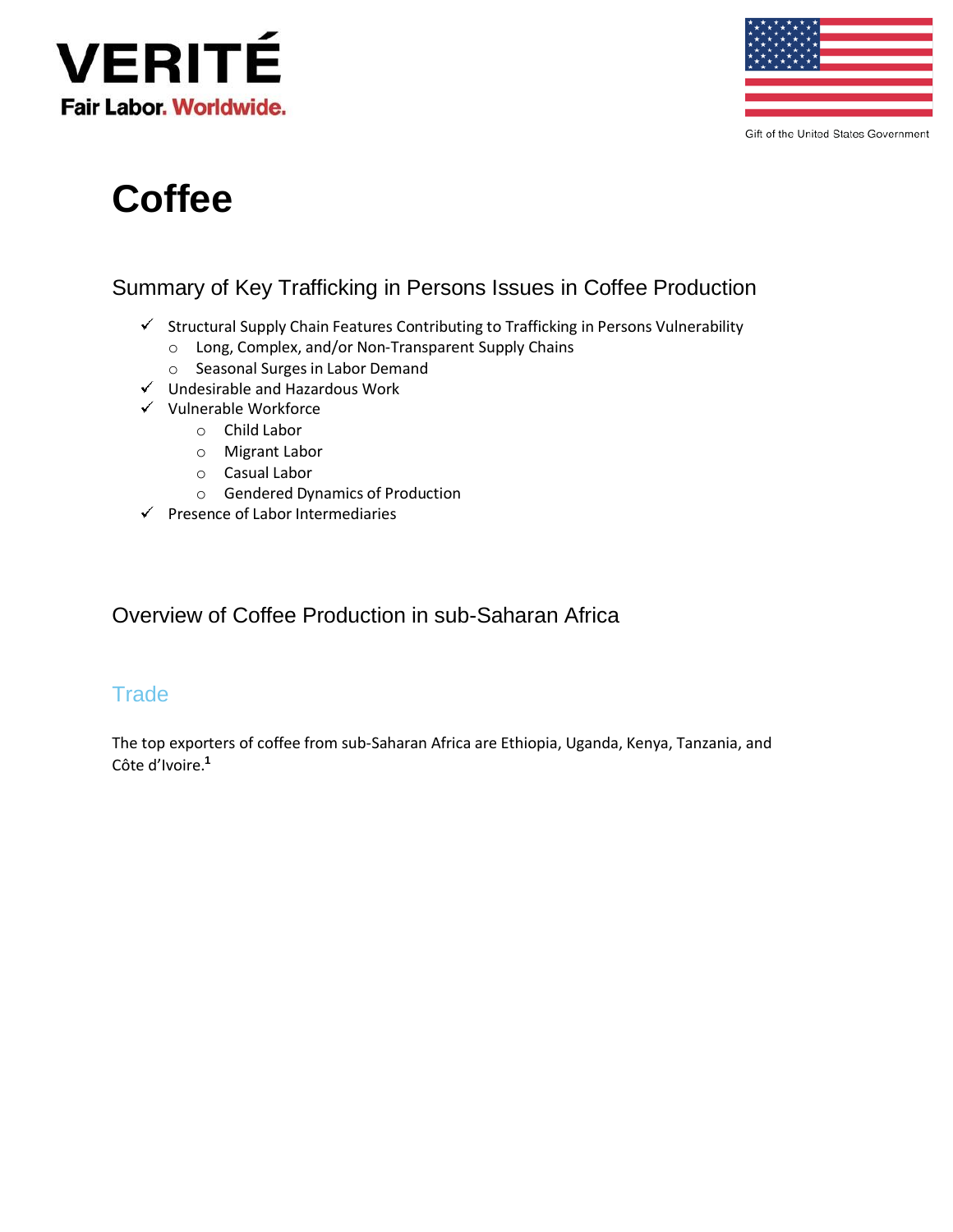



### Top Exporters of Coffee (Value USD/Thousands)

Although Africa accounts for about 12 percent of global coffee production[,](#page-11-2) $3$  but these figures understate the importance of coffee production to several African economies. In both Uganda and Ethiopia, for example, coffee was the largest single exported product by value in 2016.<sup>[4](#page-11-3)</sup>

The value of coffee exports from Africa is trending upwards even though it has dropped from a peak in 2012. [5](#page-11-4)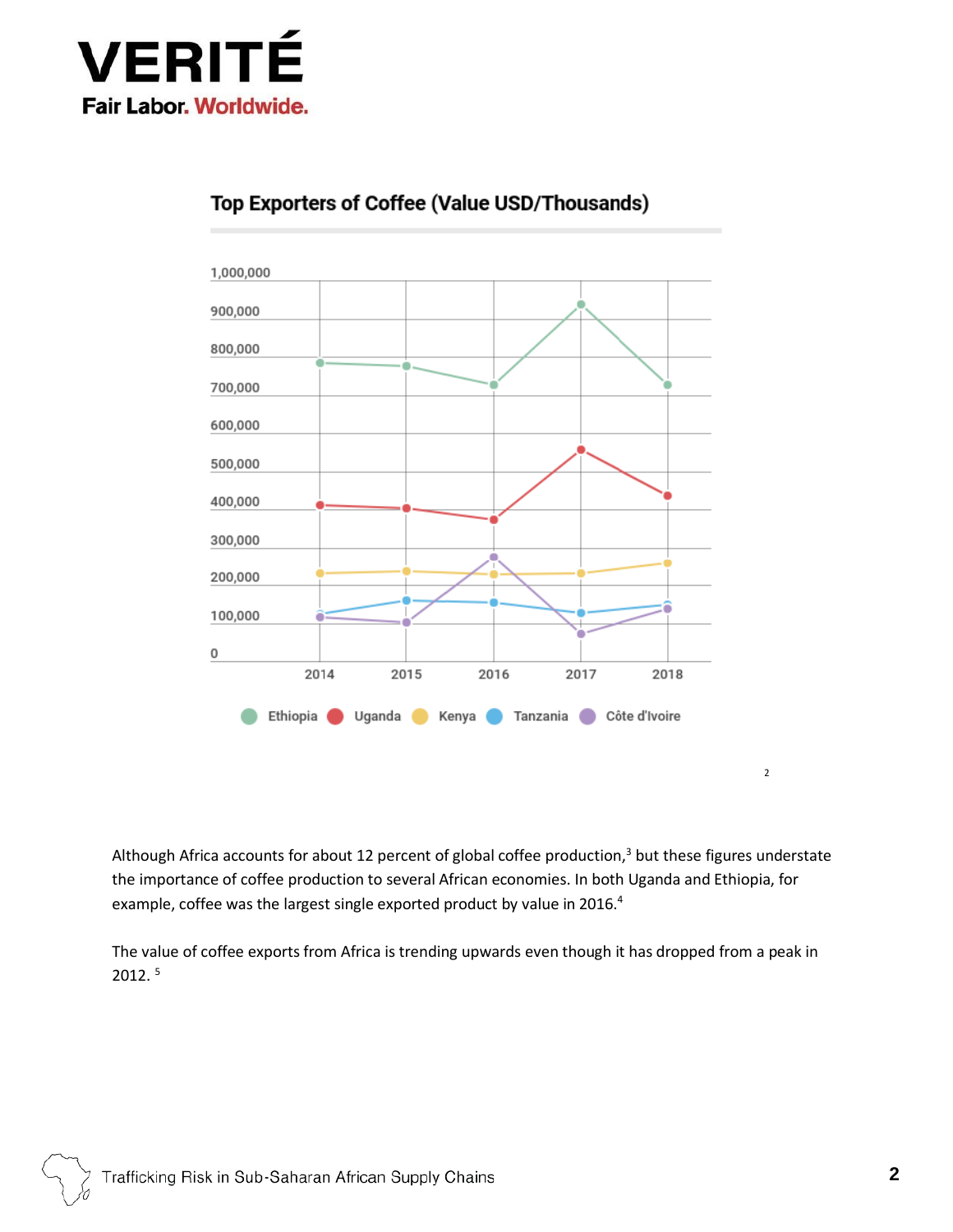

## Aggregated Value of Coffee Exports from Africa

## (USD/Thousands)



Aggregated Value of Coffee Exports from Africa (USD/Thousands)

While volumes from African exporters have decreased overall, the increase in total value represents growth in the percentage of higher value Arabica beans[.](#page-11-6)<sup>7</sup>

Other countries, including Madagascar, Cameroon, the Democratic Republic of the Congo, Guinea, Rwanda, and Côte d'Ivoire also have significant coffee production[.](#page-11-7)<sup>8</sup>

Ethiopia, Uganda, Madagascar and Sierra Leone had the biggest growth in coffee production between 2005 and 2015[.](#page-11-8)<sup>9</sup>

The top importing countries of coffee from sub-Saharan African countries are Germany, the United States, Italy, Belgium, and Saudi Arabia.[10](#page-11-9)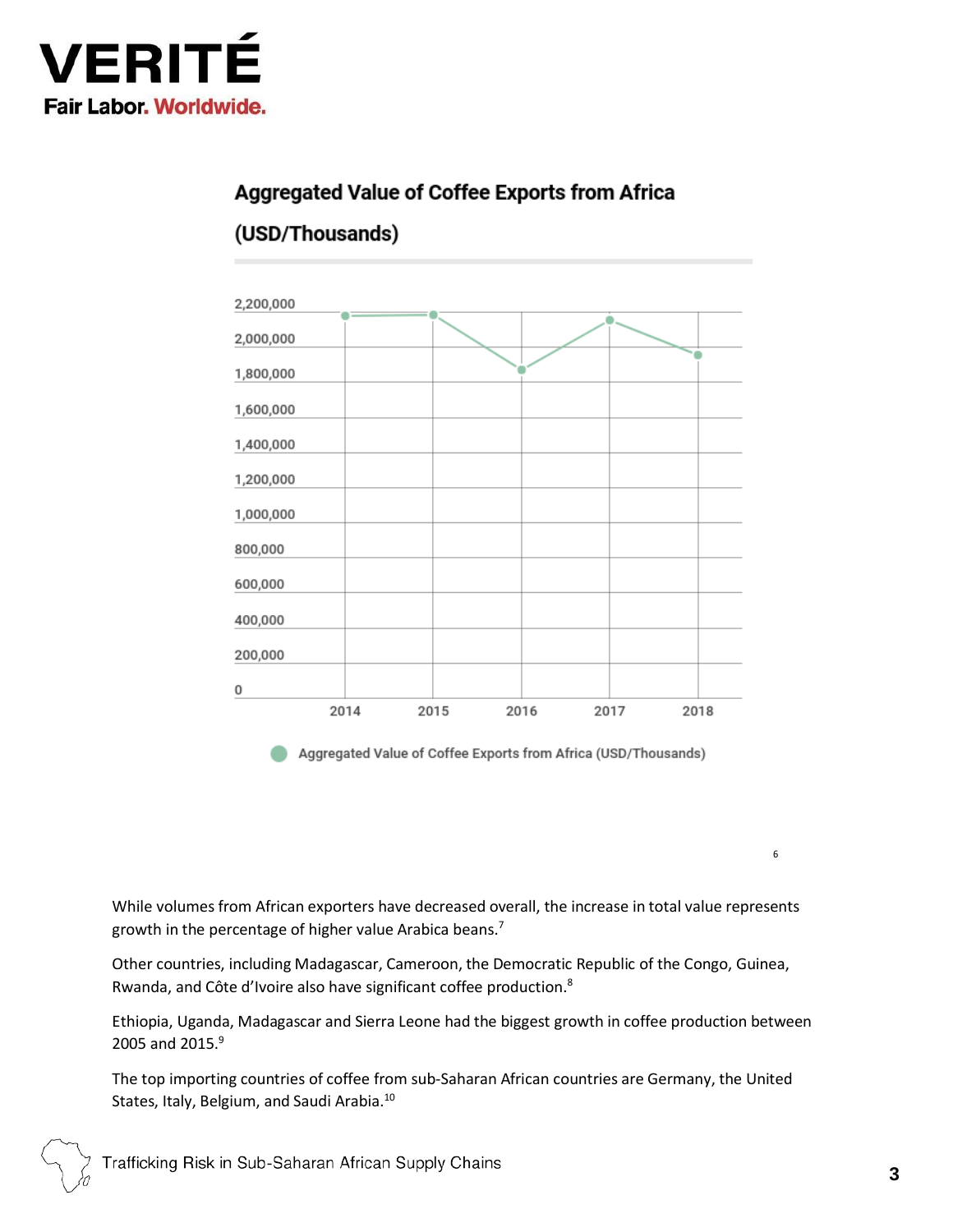

There are no or low tariffs for African exports of unprocessed ("green") and roasted coffee to the EU and United States. Processed coffee tariffs for the EU and the United States are around 10 percent.<sup>[11](#page-11-10)</sup>

In general, African coffee value chains have been characterized by relatively low yields and supply chain inefficiencies.[12](#page-11-11) Brazil, the leading producer of coffee globally, has nearly double the yield of Ethiopia. Part of the discrepancy in productivity is explained by the fact that the majority of African countries rely on small-holder production, whereas South American and Asian producing countries are more likely to use larger plantations or estates.<sup>[13](#page-11-12)</sup>

## Features of Production and Supply Chain

The majority of coffee globally, and in Africa specifically, is grown by smallholder farms.<sup>[14](#page-11-13)</sup> Over 98 percent of coffee in Uganda is grown on smallholder farms.<sup>[15](#page-11-14)</sup> Smallholder farms often intercrop coffee with other crops such as grains, fruits, or vegetables. In Ethiopia, coffee supports an estimated 1.5 million people and the vast majority is grown on smallholder farms, with only about five percent being grown on larger plantations.<sup>[16](#page-11-15)</sup> Small-holders produce about 90 percent of the coffee in Tanzania.<sup>[17](#page-11-16)</sup> Coffee can also be grown in shade or semi-shade environments.

Labor in coffee production on smallholder farms is performed by farmers and their family members as well as hired workers. Larger plantations employ many workers. Gendered divisions of tasks can vary but weeding is often predominantly performed by women while men are more heavily involved in pruning and land preparation. Both men and women harvest beans.

Africa produces both Arabica and Robusta varieties of coffee. Robusta is typically lower-quality and therefore lower value.<sup>[18](#page-11-17)</sup> It is more likely to be grown in full-sun.<sup>[19](#page-11-18)</sup> Robusta is primarily produced in Kenya, Tanzania, Rwanda, Cameroon, Côte d'Ivoire, Burundi, and Madagascar.<sup>[20](#page-11-19)</sup> Arabica is higher quality and tends to be grown at higher altitudes, in shaded environments.<sup>[21](#page-11-20)</sup> The primary producers of Arabica are Ethiopia, Tanzania, and Kenya.<sup>[22](#page-11-21)</sup> The presence of Arabica beans increases the total value of these countries' coffee exports.

Coffee production requires the most labor during the harvest season, when an influx of workers is needed to harvest the beans in a timely way. When beans are ripe, they must be harvested and processed quickly to maintain quality. In many cases, this leads to the use of short-term, casual workers, on both plantations and smaller farms.<sup>[23](#page-11-22)</sup> In the rush to harvest ripe beans, workers may be required to work extremely long hours. Coffee plants bear fruit approximately three to four years after planting, and the fruit turns red when it is ready to be harvested. Harvesting coffee cherries is labor intensive. Cherries are either "strip picked" or "selectively picked." If cherries are strip picked, all are harvested at one time. When cherries are selectively picked, only the ripe ones are picked. Picking selectively is more labor intensive, and often reserved for higher quality beans. There are one or two major harvests per year and pickers average approximately 100-200 pounds of cherries a day. Workers are normally paid by the weight of cherries picked.<sup>[24](#page-11-23)</sup>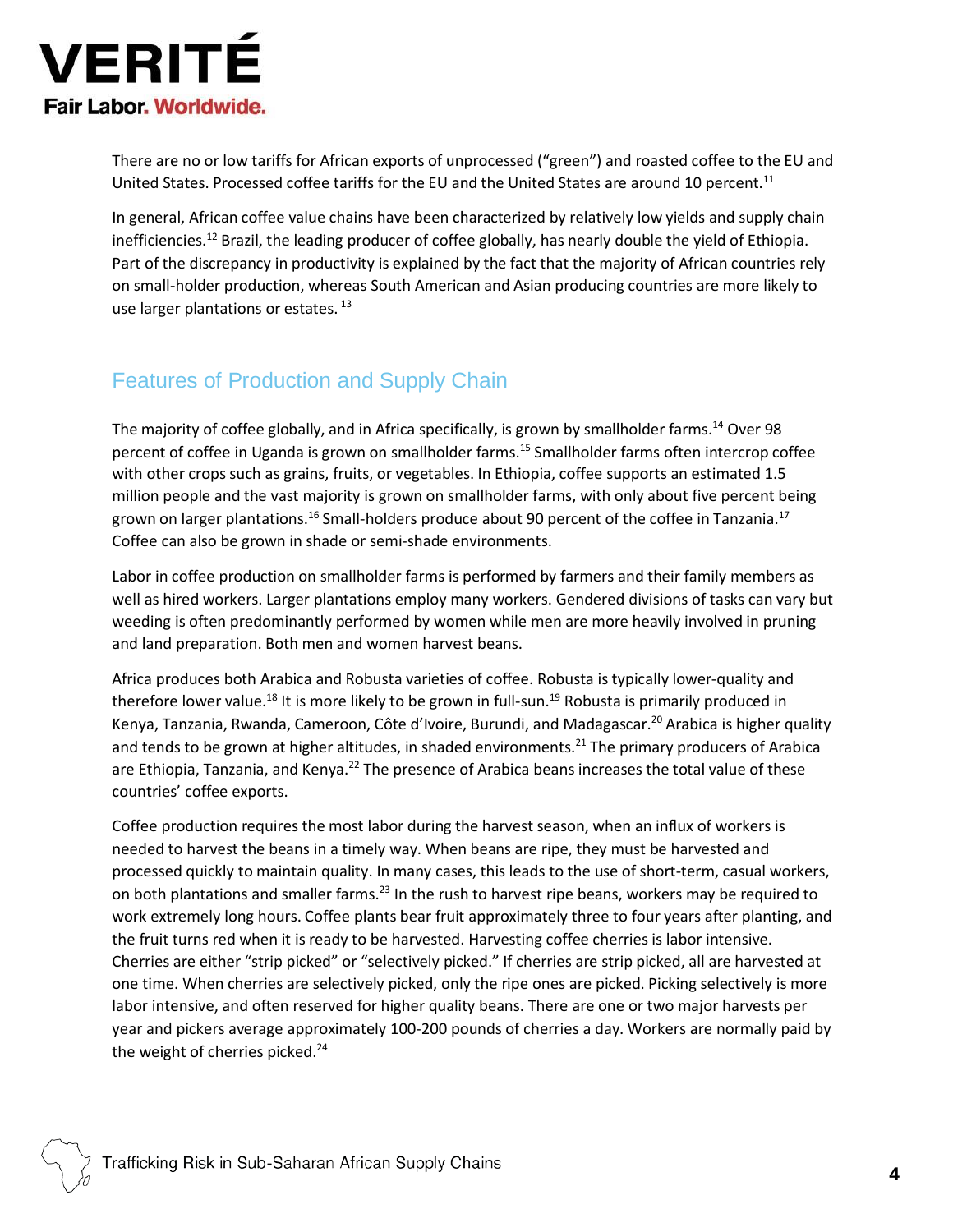

After harvest, the resulting beans are milled. There may be one or more layers of middlemen who aid in consolidation and transport of coffee from farms to the mills. Mills generally sell to international traders who sell to roasting companies. Retailers purchase from roasting companies, sometimes via wholesalers or other intermediaries.<sup>[25](#page-11-24)</sup>

The above process, however, describes a highly simplified version of the supply chain. In reality, coffee may change hands over 100 times,<sup>[26](#page-11-25)</sup> leading to an opaque supply chain, where visibility to the beans' origins is lacking. Coffee from different sources can be mixed at several different points in the supply chain including mills, traders or other intermediaries.<sup>[27](#page-12-0)</sup>



#### **Example of Coffee Supply Chain Model**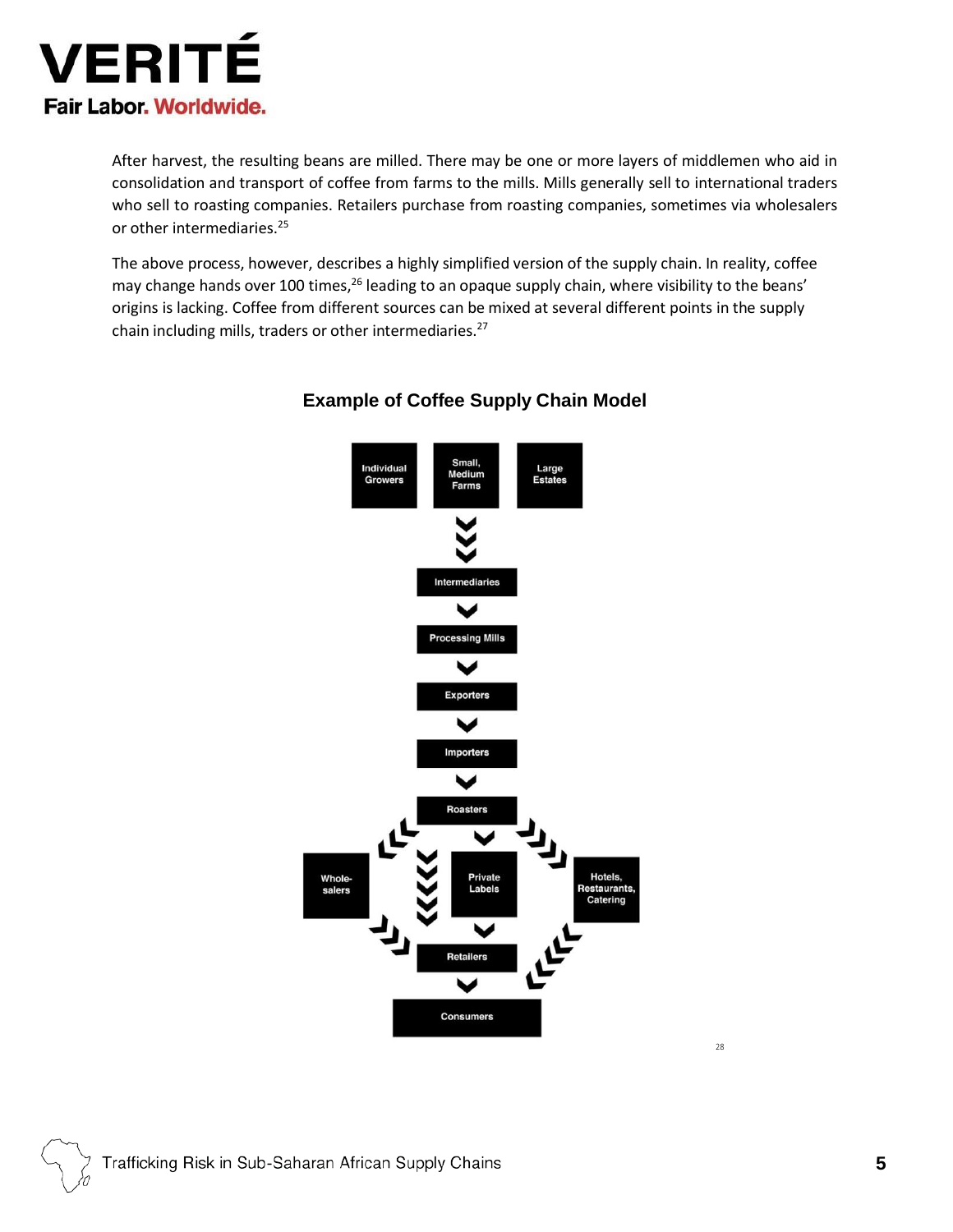

Though coffee prices are set by the New York "C" contract market, trading and speculation can lead to fluctuating prices. Changes in global supply also affect price. Weather, including climate-change related fluctuations, can have a serious impact on coffee quality and price. Further, because of the global commodity price structure, African exporters can feel the impact of market volatility in other regions. For example, an on-going drought in South America lowered quality for some producing countries – leading to a somewhat paradoxical increase in volume as farmers tried to compensate with quantity – and caused global commodity prices to drop.<sup>[29](#page-12-2)</sup>

Specialty coffee may be imported at a higher negotiated price, but farmers may not benefit from this premium, as it more likely accrues to the trader. Volatile coffee prices<sup>[30](#page-12-3)</sup> can put strong pressure on coffee farmers and plantations to decrease all input costs, including labor, which is often the only input over which they have control. Labor reportedly accounts for up to 70 percent of production costs.<sup>[31](#page-12-0)</sup> When prices are particularly low, farmers sell their beans for less than the cost of production, leaving many coffee producing families far below the poverty line.<sup>[32](#page-12-0)</sup>

UN Human Development Index Scores of Top Coffee



## **Exporting Countries**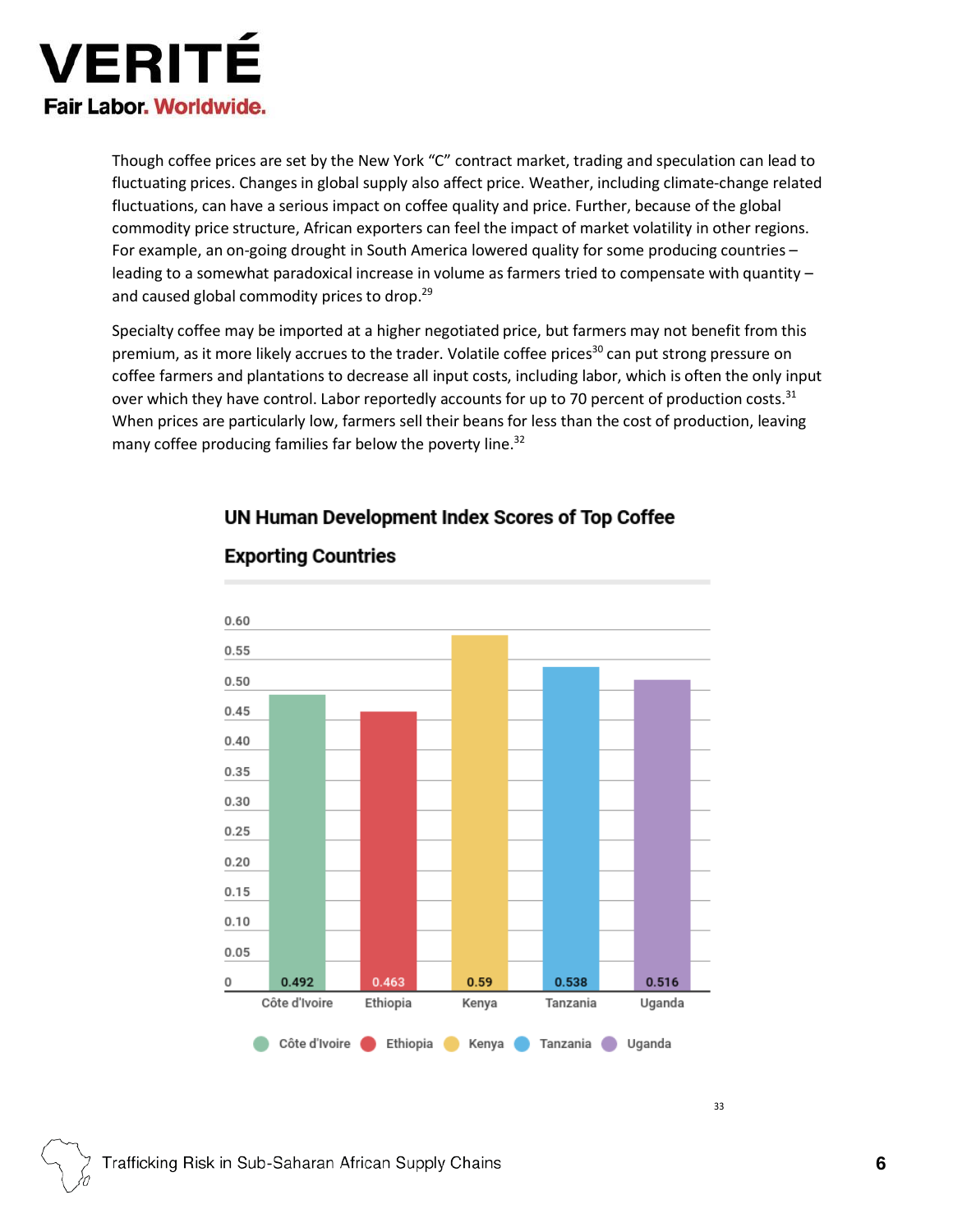

## Key Documented Trafficking in Persons Risk Factors in Coffee Production

According to the 2019 U.S. Department of State's *Trafficking in Persons Report*, coffee is produced with forced child labor in Côte d'Ivoire and Togo.[34](#page-12-0) The U.S. Department of Labor's *2018 List of Goods Made with Forced Labor and Child Labor* indicates that coffee is produced with forced labor in Côte d'Ivoire.[35](#page-12-0)

## Undesirable and Hazardous Work

Coffee production is highly labor-intensive, particularly in Africa, where nearly all work is performed manually. Tasks include land preparation, weeding, pruning trees, spraying fertilizers or pesticides, hand-harvesting, and transporting. The International Labor Organization (ILO) has identified several specific health risks involved in coffee production and harvesting, including injuries from sharp tools, injuries from repetitive movements, lifting heavy loads, pesticide exposure or poisoning, respiratory illness from exposure to coffee dust, and sun and heat exposure. $36$ 

## Vulnerable Workforce

#### Child Labor

The U.S. Department of Labor's *2018 List of Goods Made with Forced Labor and Child Labor* indicates that coffee is produced with child labor in Côte d'Ivoire, Guinea, Kenya, Sierra Leone, Tanzania, and Uganda. $37$ 

Smallholder coffee farms rely heavily on family labor, and children are likely to work on family farms. On larger plantations, children may work alongside their parents either to supplement their families' income, to help parents meet their production quotas, or because the children of migrant parents have nowhere else to go during the day if they are not enrolled in school.<sup>[38](#page-12-0)</sup> Children involved in coffee production take on a variety of tasks including picking and sorting berries, pruning trees, weeding, fertilizing, and transporting beans and other supplies. Children are even more vulnerable to the risks faced by adult workers in coffee production, particularly carrying heavy loads, exposure to pesticides and dust, and injuries from sharp objects.

Oxfam estimates that one-third of coffee harvesters in Kenya are under 15 years old.<sup>[39](#page-12-0)</sup> An ILO report notes that where child labor exists in the Kenyan coffee sector, it is actually more likely to be present on commercial plantations than on smallholder farms. The risk is particularly high on commercial estates that use piece-rate or quota requirements for adult workers, which can incentivize those workers to involve their children to meet the quotas.<sup>[40](#page-12-0)</sup>

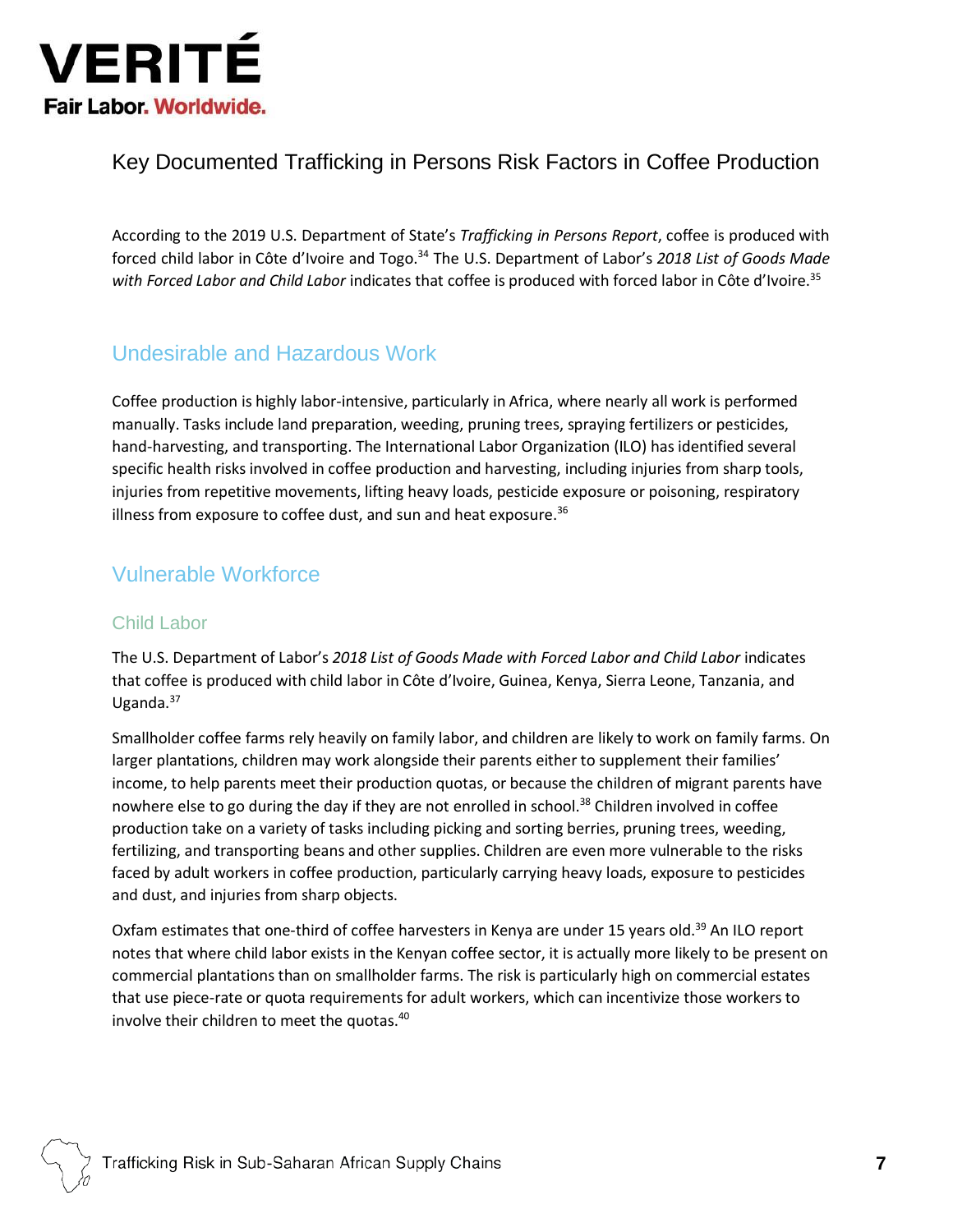

In Tanzania, children work on family farms, neighboring small farms, and estates.<sup>[41](#page-12-0)</sup> One study found that the average age at which children begin working in coffee in Uganda is eleven, and that 48 percent of children working in the sector reported physical injuries.<sup>[42](#page-12-0)</sup>

## Percentage of Children Engaged in Child Labor in Key



### **Coffee Exporting Countries**

#### Migrant Labor

Information on the demographics of hired workers is lacking, but the presence of migrant workers has been noted in several countries. A 2014 study on workers in Uganda and Ethiopia noted the presence of seasonal migrants, but did not specify their origins.<sup>[44](#page-12-0)</sup> However, the research did note that seasonal migrants tended to be workers who lacked access to their own land; some were from land-scarce, poor rural regions while others were women who could not secure their own property.<sup>[45](#page-12-0)</sup>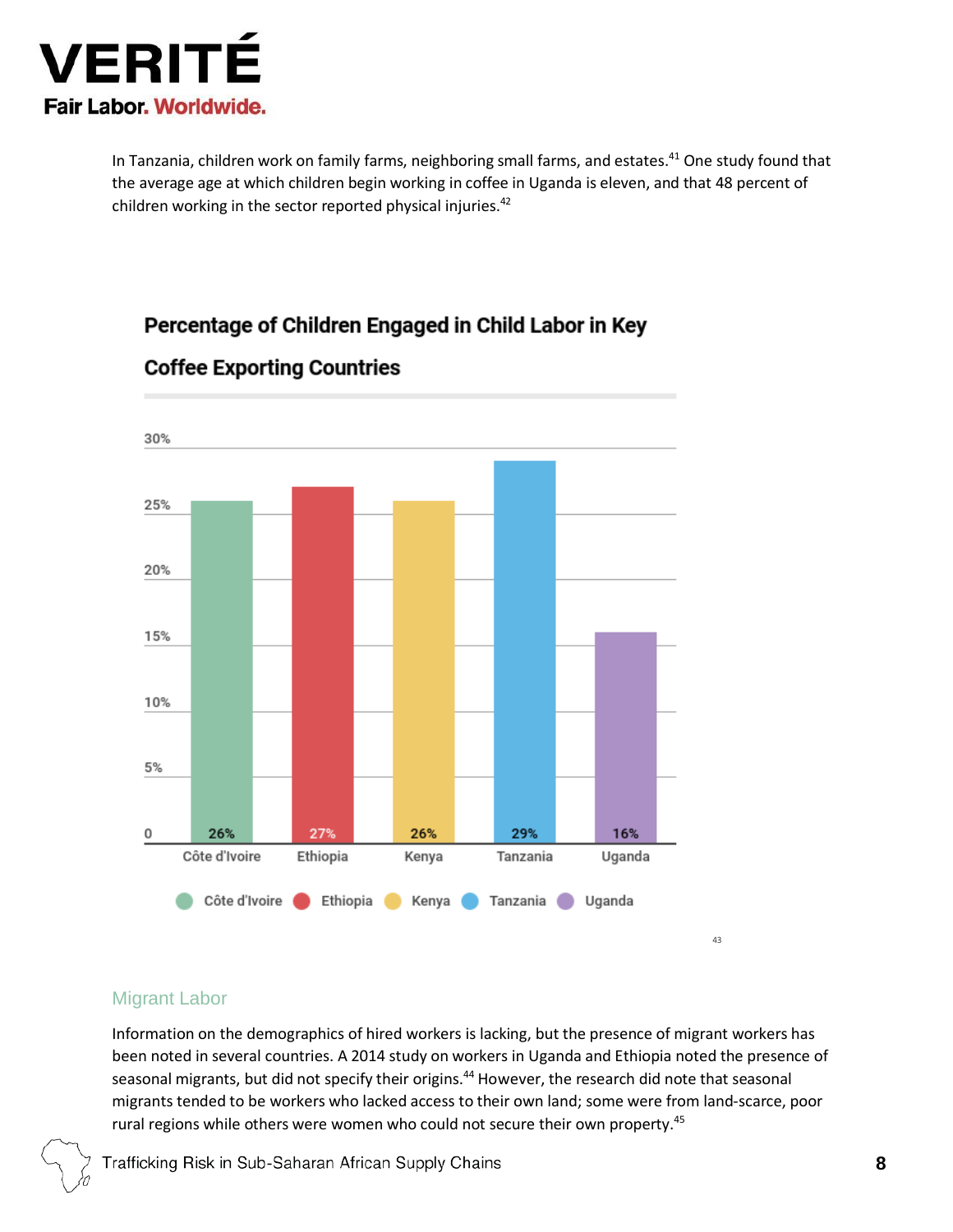

There is little information on migrant workers in the coffee sector specifically of Côte d'Ivoire, but coffee is often grown by the same farmers that grow cocoa, where migrant labor, including migrant child labor has been documented.<sup>[46](#page-12-0)</sup> These anecdotal findings are supported by the fact that both cocoa and coffee are grown in the same forested region of the country.<sup>[47](#page-12-0)</sup>

## Percentage Migrant Share of Population in Key Coffee



## **Exporting Countries**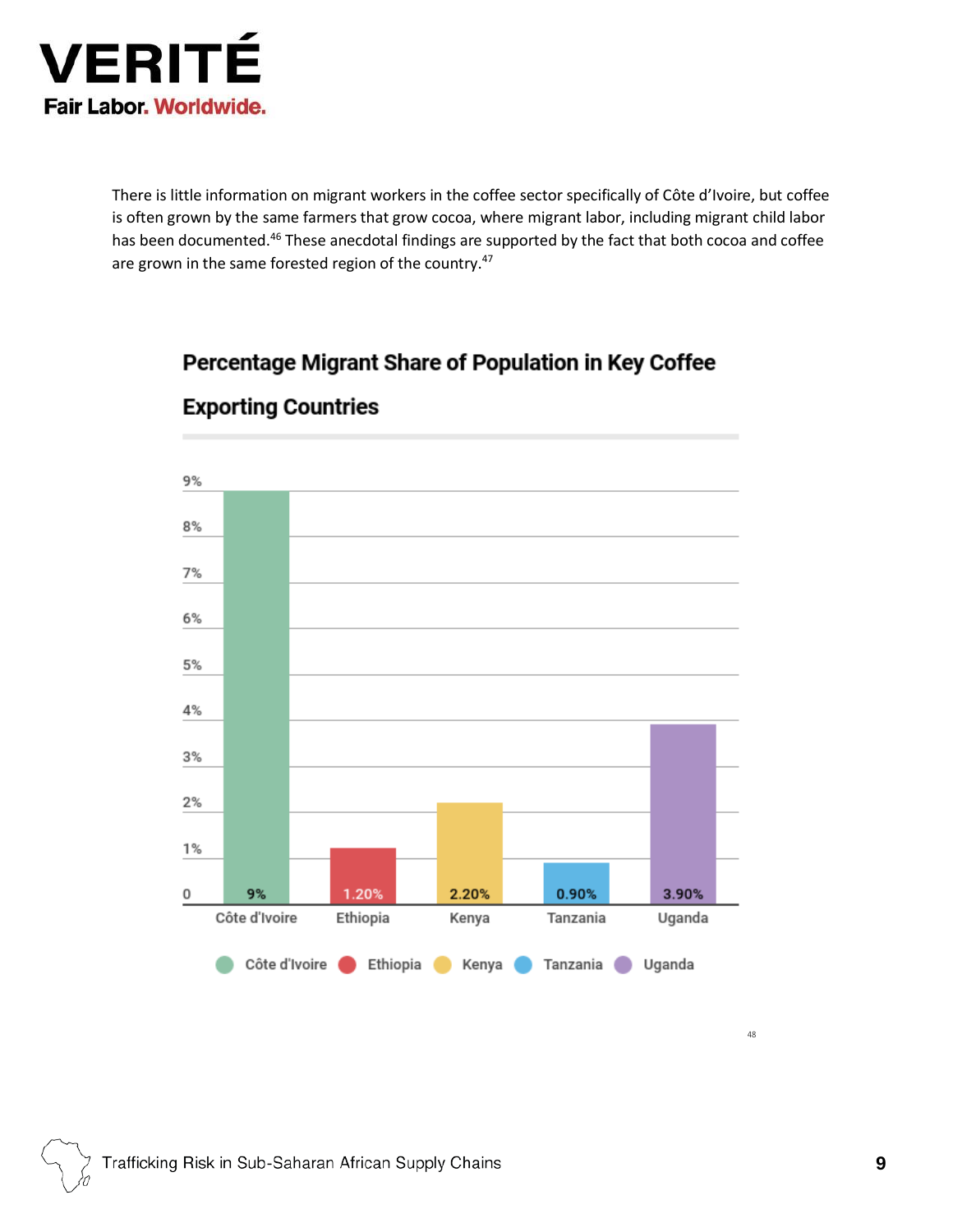

#### Casual Labor

Casual hired workers in coffee supply chains globally are receiving heightened attention in recent years as a highly vulnerable and often "invisible" population.<sup>[49](#page-12-0)</sup>

Both estates and small-holder farmers hire casual workers.<sup>[50](#page-12-0)</sup> An ILO study of coffee plantations in Kenya found that over 20 percent of hired labor on estates was casual or part-time, as a function both of unpredictable harvest needs, as well as a means to avoid labor laws that require benefits for full-time workers.[51](#page-12-0) Casual hired labor was also noted as widespread in a 2014 study of coffee production in Ethiopia and Uganda.[52](#page-12-0)

#### Gendered Dynamics of Production

Women in coffee production are concentrated in lower skilled tasks, but work more hours overall. Women are more likely to be involved in field work, harvesting and processing. Men are more likely to be involved in transporting and marketing the beans.**[53](#page-12-0)** A 2002 report from the International Labor Rights Forum cited widespread abuse and harassment of female plantation workers in Kenya, including rape and physical assault by supervisors.**[54](#page-12-0)**

## Presence of Labor Intermediaries

In Côte d'Ivoire, there are anecdotal reports that the intermediaries who facilitate migration and hiring in the cocoa sector are also active in the coffee sector.<sup>[55](#page-12-4)</sup> In the cocoa sector, research has found that migrants arriving from neighboring countries including Mali and Burkina Faso may become indebted to intermediaries who pay their travel expenses. In some cases, these migrant workers may work for multiple seasons without pay in highly isolated forest camps and report that they did not understood the terms of employment when they were recruited.<sup>[56](#page-12-5)</sup>

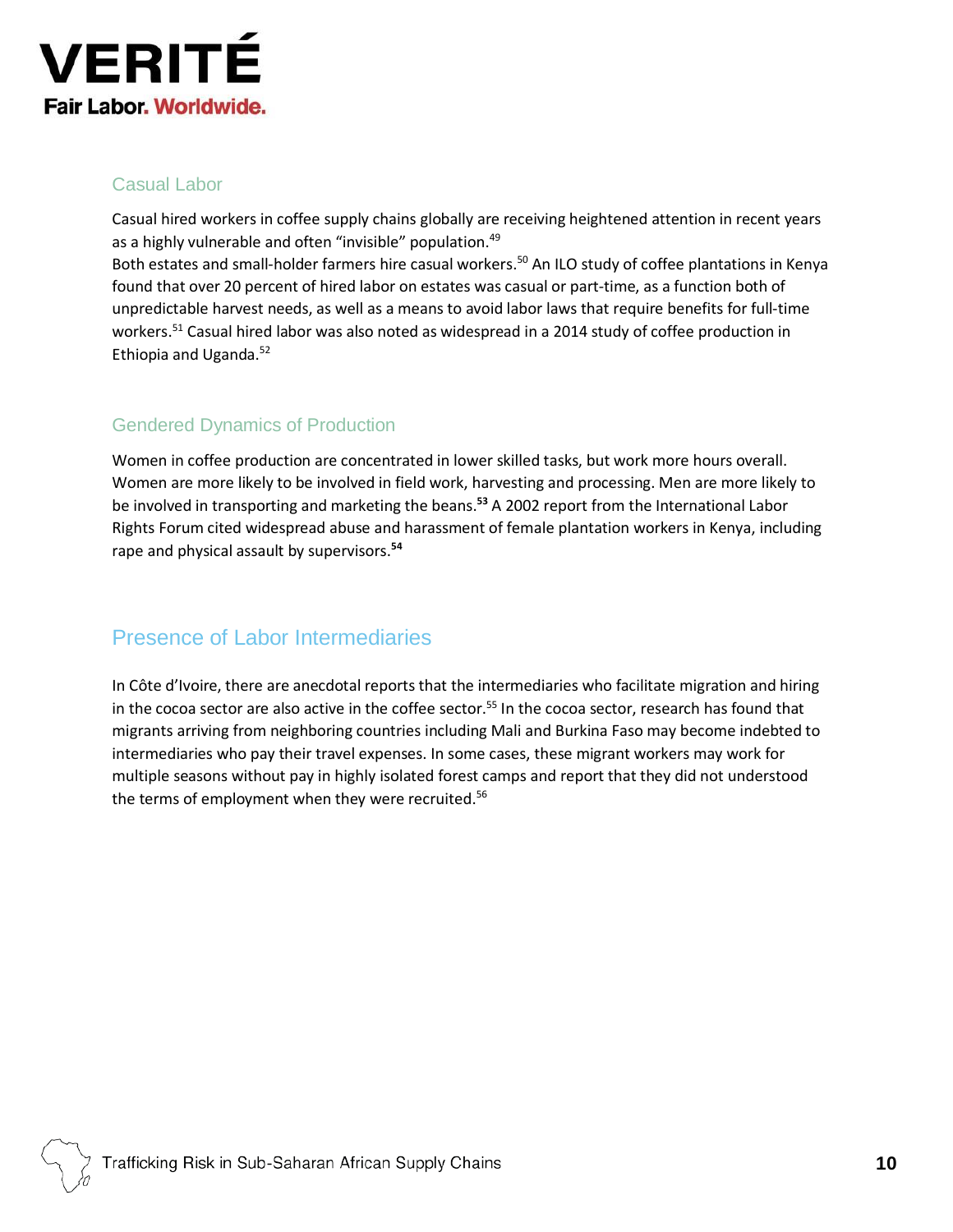

## **Endnotes**

- https:/[/www.afdb.org/fileadmin/uploads/afdb/Documents/Publications/4-Coffee%20Production%20in%20Africa.pdf](http://www.afdb.org/fileadmin/uploads/afdb/Documents/Publications/4-Coffee%20Production%20in%20Africa.pdf)
- 4 International Trade Centre. Trade Map. [www.trademap.org.](http://www.trademap.org/)
- 5 International Trade Centre. Trade Map. [www.trademap.org.](http://www.trademap.org/)
- 6 International Trade Centre. Trade Map. [www.trademap.org.](http://www.trademap.org/)

<sup>7</sup> Global Coffee Platform. *African Coffee Sector Investment Opportunities.* September 2016.

<http://www.globalcoffeeplatform.org/assets/files/Documents/African-Coffee-Investment-Agendas/African-Coffee-Investment->Agendas-Summary-Report.pdf.

<sup>8</sup> United Nations Food and Agriculture Organization. FAO STAT. Production. 2014. [http://www.fao.org/faostat/en/#data/QC.](http://www.fao.org/faostat/en/%23data/QC)

<sup>9</sup> Global Coffee Platform. African Coffee Sector Investment Opportunities. September 2016.

<http://www.globalcoffeeplatform.org/assets/files/Documents/African-Coffee-Investment-Agendas/African-Coffee-Investment->Agendas-Summary-Report.pdf.

<sup>10</sup> International Trade Centre. Trade Map. [www.trademap.org.](http://www.trademap.org/)

<sup>11</sup> International Trade Center. *The markets for coffee- Tariff barriers*. [http://www.intracen.org/coffee-guide/the-markets-for](http://www.intracen.org/coffee-guide/the-markets-for-)coffee/Tariff-barriers/.

<sup>12</sup> Global Coffee Platform. African Coffee Sector Investment Opportunities. September 201[6.](http://www.globalcoffeeplatform.org/assets/files/Documents/African-Coffee-Investment-Agendas/African-Coffee-Investment-)

<http://www.globalcoffeeplatform.org/assets/files/Documents/African-Coffee-Investment-Agendas/African-Coffee-Investment->Agendas-Summary-Report.pdf.

<sup>13</sup>United Nations Food and Agriculture Organization. FAO STAT. Crops. 2014[.http://www.fao.org/faostat/en/#data/QC.](http://www.fao.org/faostat/en/%23data/QC)

<sup>14</sup> Oxfam. *Grounds for Change*. April 2006. http[s://www.oxfam.org/sites/www.oxfam.org/files/coffee.pdf.](http://www.oxfam.org/sites/www.oxfam.org/files/coffee.pdf)

<sup>15</sup> The Sustainable Trade Initiative (IDH). *A Business Case For Sustainable Coffee Production.* December 2013.

[http://www.sustainablecoffeeprogram.com/site/getfile.php?id=212.](http://www.sustainablecoffeeprogram.com/site/getfile.php?id=212)

<sup>16</sup> USAID. *Ethiopia Coffee Industry Value Chain Analysis.* June 18, 2010. https://agoa.info/toolkit/downloads/5157.html.

<sup>17</sup> Senelwa, Kennedy. "Coffee production in East Africa set to fall." The East African. June 25, 201[6.](http://www.theeastafrican.co.ke/business/Coffee-production-in-East-Africa-set-to-fall--/2560-3267428-cjw2c6/index.html)

[http://www.theeastafrican.co.ke/business/Coffee-production-in-East-Africa-set-to-fall--/2560-3267428-cjw2c6/index.html.](http://www.theeastafrican.co.ke/business/Coffee-production-in-East-Africa-set-to-fall--/2560-3267428-cjw2c6/index.html) <sup>18</sup> United Nations Food and Agriculture Organization (UNFAO). *FAO Statistical Pocketbook. Coffee 2015.*

<http://www.fao.org/3/a-i4985e.pdf>

Coffee and Conservation. *All About Robusta.* 2011. [http://www.coffeehabitat.com/2011/07/all-about-robusta-what-it-is-and](http://www.coffeehabitat.com/2011/07/all-about-robusta-what-it-is-and-)what-it-might-be/

<sup>19</sup> United Nations Food and Agriculture Organization (UNFAO). *FAO Statistical Pocketbook. Coffee 2015.*

<http://www.fao.org/3/a-i4985e.pdf> Coffee and Conservation. *All About Robusta.* 2011.

<http://www.coffeehabitat.com/2011/07/all-about-robusta-what-it-is-and-what-it-might-be/>

<sup>20</sup> United Nations Food and Agriculture Organization (UNFAO). *Africa Coffee Producing Country Profiles.* <http://www.fao.org/docrep/003/x6939e/X6939e10.htm>

Coffee and Conservation. *Coffee in Africa.* 2006. [http://www.coffeehabitat.com/2006/04/coffee\\_growing](http://www.coffeehabitat.com/2006/04/coffee_growing) 1-2/ <sup>21</sup> Coffee and Conservation. *All About Robusta.* 2011. <http://www.coffeehabitat.com/2011/07/all-about-robusta-what-it-is-and->

what-it-might-be/

National Coffee Association USA. *Coffee Around the World.* <http://www.ncausa.org/About-Coffee/Coffee-Around-the-World> <sup>22</sup> United Nations Food and Agriculture Organization (UNFAO). *Africa Coffee Producing Country Profiles.* [http://www.fao.org/docrep/003/x6939e/X6939e10.htm.](http://www.fao.org/docrep/003/x6939e/X6939e10.htm)

Coffee and Conservation. *Coffee in Africa.* 2006. [http://www.coffeehabitat.com/2006/04/coffee\\_growing](http://www.coffeehabitat.com/2006/04/coffee_growing) 1-2/ <sup>23</sup> International Labor Organization (ILO). *Safety and Health Fact Sheet: Hazardous Child Labour in Agriculture: Coffee*. 200[4.](http://www.ilo.org/ipecinfo/product/download.do?type=document&id=5708) [www.ilo.org/ipecinfo/product/download.do?type=document&id=5708.](http://www.ilo.org/ipecinfo/product/download.do?type=document&id=5708)

<sup>24</sup> National Coffee Association. *10 Steps to Coffee from Seed to Cup*. [http://www.ncausa.org/i4a/pages/index.cfm?pageid=69.](http://www.ncausa.org/i4a/pages/index.cfm?pageid=69) <sup>25</sup> Finnwatch. *Brewing up a sustainable coffee supply chain: The socialresponsibility of coffee roasters and private label coffee in Finland.* 2016. https:/[/www.finnwatch.org/images/pdf/FW\\_Coffee\\_report\\_18102016.pdf](http://www.finnwatch.org/images/pdf/FW_Coffee_report_18102016.pdf)

<sup>26</sup> SOMO. *A fair share forsmallholders: A value chain analysis of the coffee sector*. 2006. [http://www.fao.org/3/a-at226e.pdf.](http://www.fao.org/3/a-at226e.pdf)

<sup>1</sup> International Trade Centre. Trade Map. [www.trademap.org.](http://www.trademap.org/)

<sup>2</sup> International Trade Centre. Trade Map. [www.trademap.org.](http://www.trademap.org/)

<sup>3</sup> African Development Bank. *Coffee Production in Africa and the Global Market Situation.* 2010.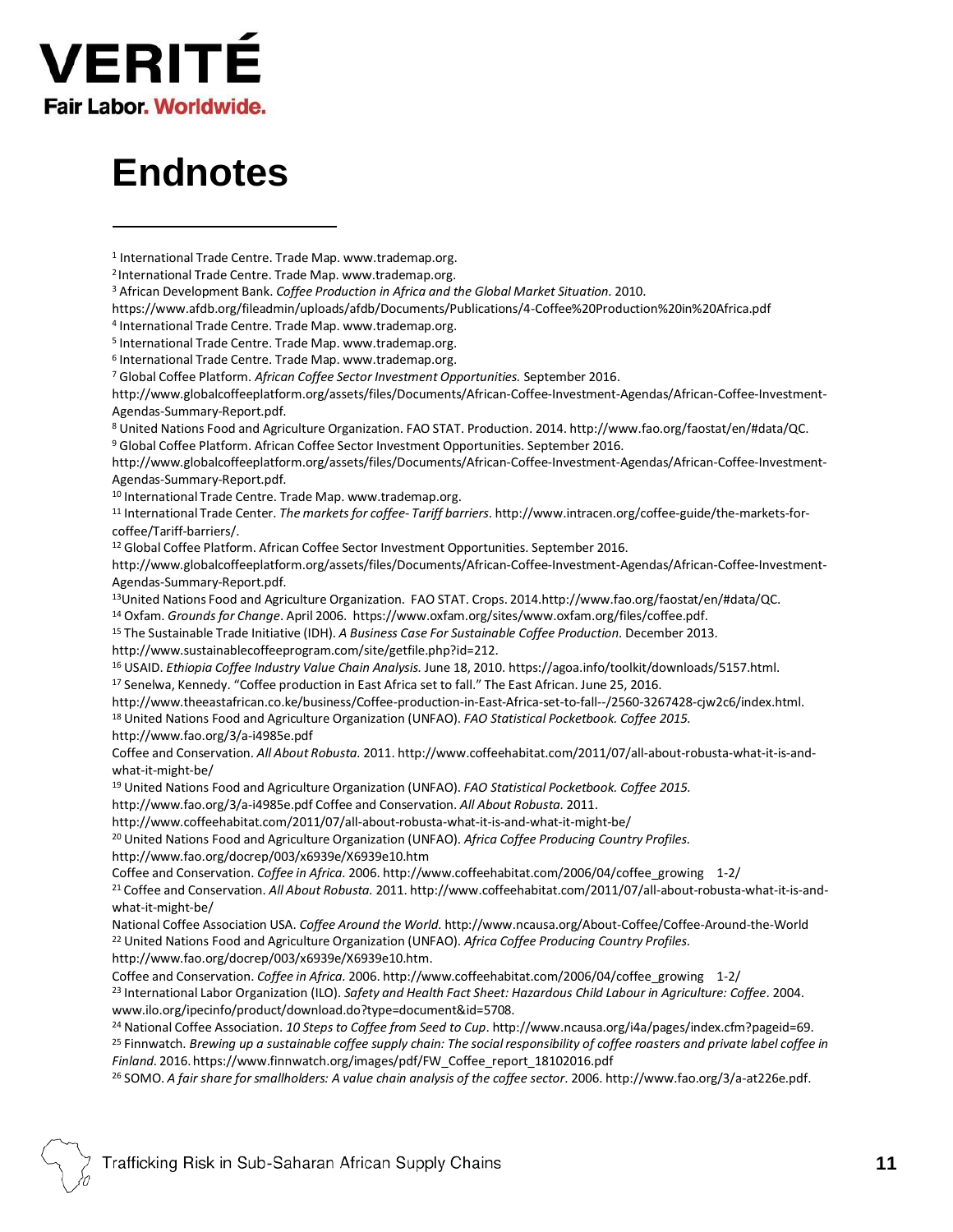# **VERITI** Fair Labor, Worldwide.

<span id="page-11-14"></span><span id="page-11-13"></span><span id="page-11-12"></span><span id="page-11-11"></span><span id="page-11-10"></span><span id="page-11-9"></span><span id="page-11-8"></span><span id="page-11-7"></span><span id="page-11-6"></span><span id="page-11-5"></span><span id="page-11-4"></span><span id="page-11-3"></span><span id="page-11-2"></span><span id="page-11-1"></span><span id="page-11-0"></span><sup>27</sup> Finnwatch. *Brewing up a sustainable coffee supply chain: The socialresponsibility of coffee roasters and private label coffee in Finland.* 2016. https:/[/www.finnwatch.org/images/pdf/FW\\_Coffee\\_report\\_18102016.pdf.](http://www.finnwatch.org/images/pdf/FW_Coffee_report_18102016.pdf) <sup>28</sup> Adapted from Finnwatch. *Brewing up a sustainable coffee supply chain: The social responsibility of coffee roasters and private label coffee in Finland.* 2016. https:/[/www.finnwatch.org/images/pdf/FW\\_Coffee\\_report\\_18102016.pdf.](http://www.finnwatch.org/images/pdf/FW_Coffee_report_18102016.pdf) <sup>29</sup> Mungai, Christine. World Economic Forum. *Which African countries produce the most coffee.* October 22, 2015. https:/[/www.weforum.org/agenda/2015/10/which-african-countries-produce-the-most-coffee/.](http://www.weforum.org/agenda/2015/10/which-african-countries-produce-the-most-coffee/) <sup>30</sup> Oxfam. *Grounds for Change*. April 2006. https[://www.oxfam.org/sites/www.oxfam.org/files/coffee.pdf.](http://www.oxfam.org/sites/www.oxfam.org/files/coffee.pdf) <sup>31</sup> Fair Trade USA. *Child Labor in Coffee Supply Chains*. January 27, 2017. https://fairtradeusa.org/pressroom/press\_release/child-labor-coffee-supply-chains. <sup>32</sup> International Labor Organization (ILO). *Safety and Health Fact Sheet: Hazardous Child Labour in Agriculture: Coffee*. 2004. [www.ilo.org/ipecinfo/product/download.do?type=document&id=5708.](http://www.ilo.org/ipecinfo/product/download.do?type=document&id=5708) <sup>33</sup> United Nations Development Programme (UNDP). Human Development Index. 2016. [http://hdr.undp.org/en/content/human-development-index-hdi.](http://hdr.undp.org/en/content/human-development-index-hdi) <sup>34</sup> U.S. Department of State. *Trafficking in Persons Report*. 2019. https://www.state.gov/reports/2019-trafficking-in-personsreport/. <sup>35</sup> U.S. Department of Labor. *2018 List of Goods Produced by Child Labor or Forced Labor.* 2018. https://www.dol.gov/sites/dolgov/files/ILAB/ListofGoods.pdf. <sup>36</sup> International Labor Organization (ILO). *Safety and Health Fact Sheet: Hazardous Child Labour in Agriculture: Coffee*. 2004. www.ilo.org/ipecinfo/product/download.do?type=document&id=5708. <sup>37</sup> U.S. Department of Labor. *2018 List of Goods Produced by Child Labor or Forced Labor.*  2018https://www.dol.gov/sites/dolgov/files/ILAB/ListofGoods.pdf. <sup>38</sup> Global Exchange. *Coffee FAQ*. [http://www.globalexchange.org/fairtrade/coffee/faq#1.](http://www.globalexchange.org/fairtrade/coffee/faq#1) Fair Trade USA. *Child Labor in Coffee Supply Chains*. January 27, 2017. https://fairtradeusa.org/press-room/press\_release/childlabor-coffee-supply-chains https://fairtradeusa.org/press-room/press\_release/child-labor-coffee-supply-chains. <sup>39</sup>Oxfam. *The Coffee Market: A Background Study.* 2001. http[s://www.oxfamamerica.org/static/media/files/mugged-full](http://www.oxfamamerica.org/static/media/files/mugged-full-)report.pdf. <sup>40</sup> Mueithi, Leopold. International Labour Organization. *Coffee in Kenya: Some challenges for decent work.* 2008. https://pdfs.semanticscholar.org/ba34/dc1f9d644d2d627a3f7647f0cf227014c9e4.pdf. <sup>41</sup> U.S. Department of Labor. *Situation Analysis on Child Labor in Tanzania Mainland and Zanzibar.* 2011. https:/[/www.dol.gov/ilab/reports/pdf/TanzaniaSA2011.pdf.](http://www.dol.gov/ilab/reports/pdf/TanzaniaSA2011.pdf) <sup>42</sup> Obua, P. BVSDE. *Child Labour in commercial agriculture in Uganda.* 2004. [http://www.bvsde.paho.org/bvsacd/cd46/child.pdf.](http://www.bvsde.paho.org/bvsacd/cd46/child.pdf)  <sup>43</sup> Karega, Regina G.M. International Labor Rights Fund (ILRF). *Violence Against Women in the Workplace in Kenya*. May 2002. [http://www.laborrights.org/sites/default/files/publications-and-resources/Kenya.pdf.](http://www.laborrights.org/sites/default/files/publications-and-resources/Kenya.pdf) <sup>44</sup> FTEPR. *Fairtrade, Employment and Poverty Reduction in Ethiopia and Uganda.* April 2014. [http://ftepr.org/wp](http://ftepr.org/wp-)content/uploads/FTEPR-Final-Report-19-May-2014-FINAL.pdf. <sup>45</sup> FTEPR. *Fairtrade, Employment and Poverty Reduction in Ethiopia and Uganda.* April 2014. [http://ftepr.org/wp](http://ftepr.org/wp-)content/uploads/FTEPR-Final-Report-19-May-2014-FINAL.pdf. <sup>46</sup> Anti-Slavery International. *The Cocoa Industry in West Africa: a history of exploitation.*2004. [http://www.antislavery.org/wp](http://www.antislavery.org/wp-)content/uploads/2017/01/1\_cocoa\_report\_2004.pdf. <sup>47</sup> Ruf, Francois. Springer. *Diversification of Cocoa Farms in Côte d'Ivoire: Complementarity of and Competition from Rubber Rent.*July 16, 2015. [http://www.springer.com/cda/content/document/cda\\_downloaddocument/9789401772938](http://www.springer.com/cda/content/document/cda_downloaddocument/9789401772938-) c2.pdf?SGWID=0-0-45-1517485-p177566847. <sup>48</sup> United Nations. International migrant stock: Total. [http://www.un.org/en/development/desa/population/migration/data/estimates2/estimatestotal.shtml.](http://www.un.org/en/development/desa/population/migration/data/estimates2/estimatestotal.shtml)  <sup>49</sup> Gress, Charis and Sophia Tickell. Oxfam. *Mugged: Poverty in your coffee cup.* 2002. http[s://www.oxfamamerica.org/static/media/files/mugged-full-report.pdf.](http://www.oxfamamerica.org/static/media/files/mugged-full-report.pdf) Sheridan, Michael. "Farmworkers in the Coffeelands." Roast Magazine. January 2016. [http://coffeelands.crs.org/wp](http://coffeelands.crs.org/wp-)content/uploads/2016/01/Roast-Magazine-Farmworkers-in-the-Coffeelands.pdf. <sup>50</sup> IDH and True Price. *The True Price of Tea from Kenya.* 2016. [http://trueprice.org/wp-content/uploads/2016/04/TP-Tea.pdf.](http://trueprice.org/wp-content/uploads/2016/04/TP-Tea.pdf)  <sup>51</sup> Mueithi, Leopold. International Labour Organization. *Coffee in Kenya: Some challenges for decent work.* 2008. https://pdfs.semanticscholar.org/ba34/dc1f9d644d2d627a3f7647f0cf227014c9e4.pdf. <sup>52</sup> FTEPR. *Fairtrade, Employment and Poverty Reduction in Ethiopia and Uganda.* April 2014. [http://ftepr.org/wp](http://ftepr.org/wp-)content/uploads/FTEPR-Final-Report-19-May-2014-FINAL.pdf.

<span id="page-11-25"></span><span id="page-11-24"></span><span id="page-11-23"></span><span id="page-11-22"></span><span id="page-11-21"></span><span id="page-11-20"></span><span id="page-11-19"></span><span id="page-11-18"></span><span id="page-11-17"></span><span id="page-11-16"></span><span id="page-11-15"></span><sup>53</sup> Specialty Coffee Association of America. A Blueprint for Gender Equality in the Coffee Lands. https:/[/www.scaa.org/PDF/scaa](http://www.scaa.org/PDF/scaa-)white-paper-gender-equality.pdf.